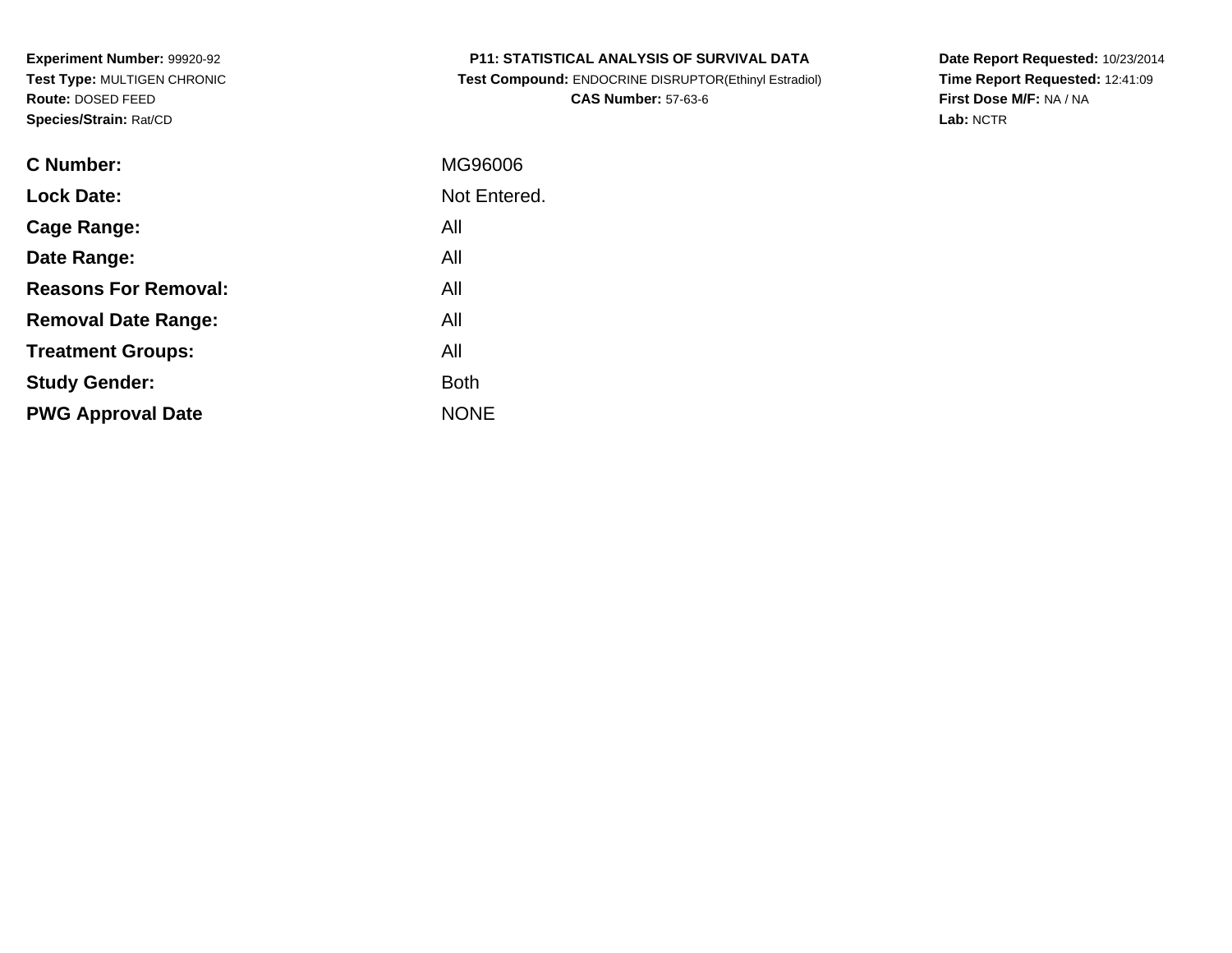## **P11: STATISTICAL ANALYSIS OF SURVIVAL DATA**

**Test Compound:** ENDOCRINE DISRUPTOR(Ethinyl Estradiol)

**CAS Number:** 57-63-6

**Date Report Requested:** 10/23/2014**Time Report Requested:** 12:41:09**First Dose M/F:** NA / NA**Lab:** NCTR

## **Male RATFIRST TERMINAL SACRIFICE AT 745 DAYS**

|                     |                            |                              |                      |                      |     |                   |                          | INDIVIDUAL SURVIVAL TIMES (DAYS) |                    |     |     |     |     |
|---------------------|----------------------------|------------------------------|----------------------|----------------------|-----|-------------------|--------------------------|----------------------------------|--------------------|-----|-----|-----|-----|
|                     | $DOSE = F1$ OPPB           |                              |                      |                      |     |                   |                          |                                  |                    |     |     |     |     |
| <b>TOTAL 51</b>     |                            |                              |                      | UNCENSORED DEATHS 16 |     |                   | <b>CENSORED DEATHS 0</b> |                                  | <b>TERMINAL 34</b> |     |     |     |     |
|                     |                            | <b>UNCENSORED DEATH DAYS</b> |                      |                      |     |                   |                          |                                  |                    |     |     |     |     |
| 383                 | 413                        | 443                          | 478                  | 526                  | 556 | 592               | 619                      | 631                              | 647                | 688 | 702 | 704 | 730 |
| 741                 | 744                        |                              |                      |                      |     |                   |                          |                                  |                    |     |     |     |     |
|                     | <b>CENSORED DEATH DAYS</b> |                              |                      |                      |     |                   |                          |                                  |                    |     |     |     |     |
| none                |                            |                              |                      |                      |     |                   |                          |                                  |                    |     |     |     |     |
|                     | $DOSE = F3 OPPB$           |                              |                      |                      |     |                   |                          |                                  |                    |     |     |     |     |
| TOTAL <sub>50</sub> |                            |                              |                      | UNCENSORED DEATHS 20 |     |                   | <b>CENSORED DEATHS 0</b> |                                  | <b>TERMINAL 30</b> |     |     |     |     |
|                     |                            | <b>UNCENSORED DEATH DAYS</b> |                      |                      |     |                   |                          |                                  |                    |     |     |     |     |
| 154                 | 422                        | 429                          | 521                  | 527                  | 562 | 585               | 590                      | 599                              | 601                | 630 | 646 | 649 | 660 |
| 673                 | 700                        | 702                          | 703                  | 741                  | 743 |                   |                          |                                  |                    |     |     |     |     |
|                     | <b>CENSORED DEATH DAYS</b> |                              |                      |                      |     |                   |                          |                                  |                    |     |     |     |     |
| none                |                            |                              |                      |                      |     |                   |                          |                                  |                    |     |     |     |     |
|                     | $DOSE = F12PPB$            |                              |                      |                      |     |                   |                          |                                  |                    |     |     |     |     |
| <b>TOTAL 50</b>     |                            |                              | UNCENSORED DEATHS 19 |                      |     | CENSORED DEATHS 0 |                          |                                  | <b>TERMINAL 31</b> |     |     |     |     |
|                     |                            | <b>UNCENSORED DEATH DAYS</b> |                      |                      |     |                   |                          |                                  |                    |     |     |     |     |
| 146                 | 198                        | 386                          | 492                  | 554                  | 596 | 597               | 598                      | 600                              | 617                | 638 | 639 | 650 | 688 |
| 696                 | 704                        | 716                          | 737                  | 743                  |     |                   |                          |                                  |                    |     |     |     |     |
|                     | <b>CENSORED DEATH DAYS</b> |                              |                      |                      |     |                   |                          |                                  |                    |     |     |     |     |
| none                |                            |                              |                      |                      |     |                   |                          |                                  |                    |     |     |     |     |
|                     | $DOSE = F1/2PPB TO CTL$    |                              |                      |                      |     |                   |                          |                                  |                    |     |     |     |     |
| TOTAL <sub>50</sub> |                            |                              |                      | UNCENSORED DEATHS 18 |     |                   | <b>CENSORED DEATHS 0</b> |                                  | <b>TERMINAL 31</b> |     |     |     |     |
|                     |                            | <b>UNCENSORED DEATH DAYS</b> |                      |                      |     |                   |                          |                                  |                    |     |     |     |     |
| 485                 | 510                        | 534                          | 549                  | 569                  | 603 | 610               | 619                      | 623                              | 642                | 646 | 656 | 681 | 695 |
| 719                 | 725                        | 736                          | 737                  |                      |     |                   |                          |                                  |                    |     |     |     |     |
|                     | <b>CENSORED DEATH DAYS</b> |                              |                      |                      |     |                   |                          |                                  |                    |     |     |     |     |
| none                |                            |                              |                      |                      |     |                   |                          |                                  |                    |     |     |     |     |

(A) FIRST TERMINAL SACRIFICE

(B) THE FIRST ENTRY IS THE TREND TEST (TARONE, 1975) RESULT. SUBSEQUENT ENTRIES ARE THE RESULTS OF PAIRWISE TESTS (COX, 1972). NEGATIVE TRENDS ARE INDICATED BY "N".

(C) MEAN OF ALL UNCENSORED DEATHS PRIOR TO TERMINAL SACRIFICE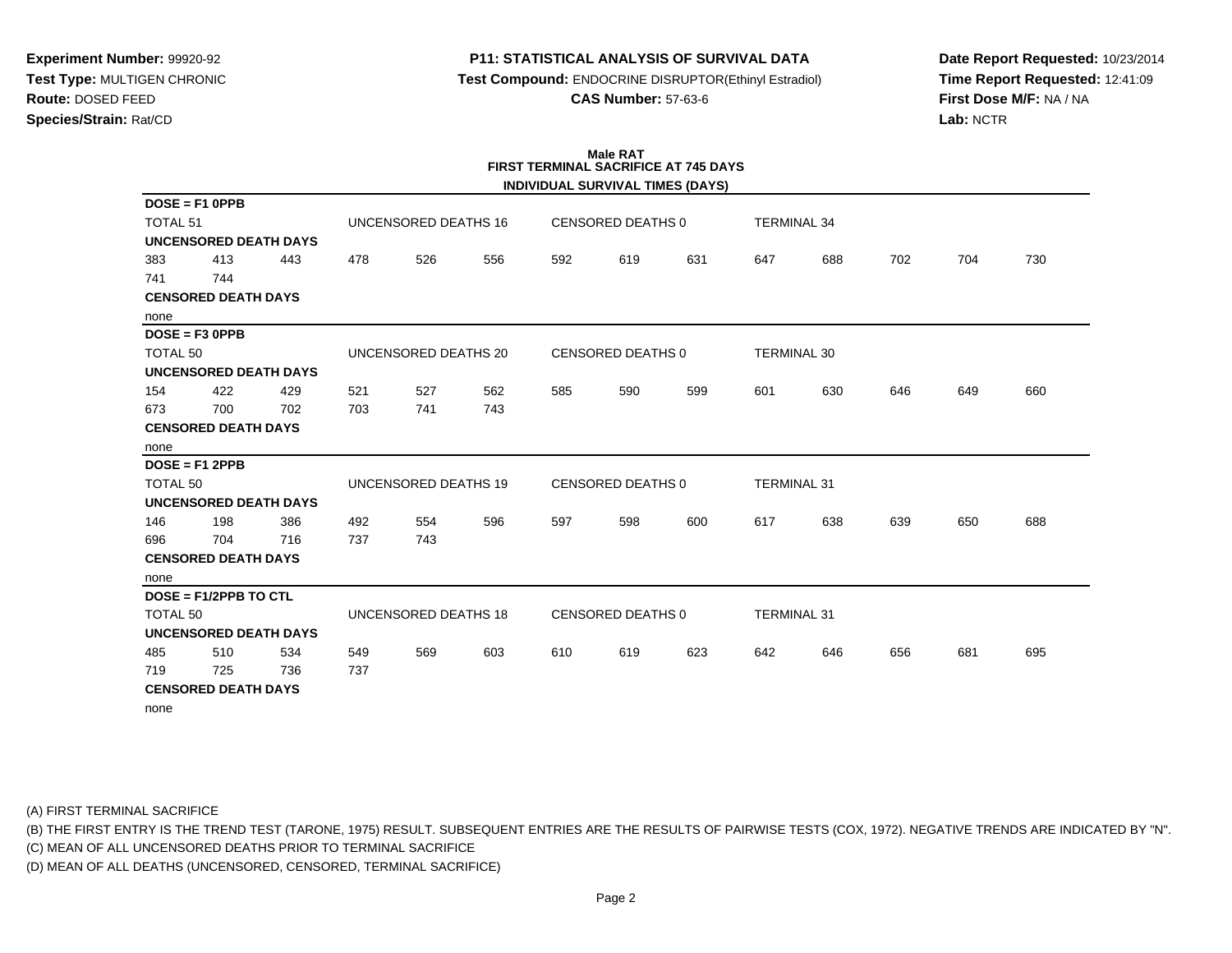## **P11: STATISTICAL ANALYSIS OF SURVIVAL DATA**

**Test Compound:** ENDOCRINE DISRUPTOR(Ethinyl Estradiol)

**CAS Number:** 57-63-6

**Date Report Requested:** 10/23/2014**Time Report Requested:** 12:41:09**First Dose M/F:** NA / NA**Lab:** NCTR

# **Male RATFIRST TERMINAL SACRIFICE AT 745 DAYS**

|                 |                            |                              |     |                             |     |     |                          | INDIVIDUAL SURVIVAL TIMES (DAYS) |                    |     |     |     |     |
|-----------------|----------------------------|------------------------------|-----|-----------------------------|-----|-----|--------------------------|----------------------------------|--------------------|-----|-----|-----|-----|
|                 | DOSE = F3/2PPB TO CTL      |                              |     |                             |     |     |                          |                                  |                    |     |     |     |     |
| <b>TOTAL 49</b> |                            |                              |     | UNCENSORED DEATHS 22        |     |     | <b>CENSORED DEATHS 0</b> |                                  | <b>TERMINAL 27</b> |     |     |     |     |
|                 |                            | <b>UNCENSORED DEATH DAYS</b> |     |                             |     |     |                          |                                  |                    |     |     |     |     |
| 331             | 347                        | 434                          | 527 | 586                         | 596 | 618 | 628                      | 630                              | 638                | 646 | 653 | 660 | 666 |
| 666             | 673                        | 674                          | 680 | 720                         | 724 | 730 | 734                      |                                  |                    |     |     |     |     |
|                 | <b>CENSORED DEATH DAYS</b> |                              |     |                             |     |     |                          |                                  |                    |     |     |     |     |
| none            |                            |                              |     |                             |     |     |                          |                                  |                    |     |     |     |     |
|                 | $DOSE = F1 10PPB$          |                              |     |                             |     |     |                          |                                  |                    |     |     |     |     |
| <b>TOTAL 50</b> |                            |                              |     | UNCENSORED DEATHS 20        |     |     | CENSORED DEATHS 0        |                                  | <b>TERMINAL 30</b> |     |     |     |     |
|                 |                            | <b>UNCENSORED DEATH DAYS</b> |     |                             |     |     |                          |                                  |                    |     |     |     |     |
| 467             | 494                        | 552                          | 562 | 596                         | 602 | 602 | 615                      | 624                              | 632                | 633 | 667 | 669 | 688 |
| 696             | 709                        | 737                          | 737 | 744                         | 744 |     |                          |                                  |                    |     |     |     |     |
|                 | <b>CENSORED DEATH DAYS</b> |                              |     |                             |     |     |                          |                                  |                    |     |     |     |     |
| none            |                            |                              |     |                             |     |     |                          |                                  |                    |     |     |     |     |
|                 | $DOSE = F1/10PPB TO CTL$   |                              |     |                             |     |     |                          |                                  |                    |     |     |     |     |
| <b>TOTAL 50</b> |                            |                              |     | <b>UNCENSORED DEATHS 15</b> |     |     | CENSORED DEATHS 0        |                                  | <b>TERMINAL 33</b> |     |     |     |     |
|                 |                            | <b>UNCENSORED DEATH DAYS</b> |     |                             |     |     |                          |                                  |                    |     |     |     |     |
| 219             | 241                        | 386                          | 454 | 511                         | 512 | 576 | 659                      | 669                              | 677                | 725 | 729 | 730 | 736 |
| 743             |                            |                              |     |                             |     |     |                          |                                  |                    |     |     |     |     |
|                 | <b>CENSORED DEATH DAYS</b> |                              |     |                             |     |     |                          |                                  |                    |     |     |     |     |
| none            |                            |                              |     |                             |     |     |                          |                                  |                    |     |     |     |     |
|                 | $DOSE = F3/10 PPB TO CTL$  |                              |     |                             |     |     |                          |                                  |                    |     |     |     |     |
| <b>TOTAL 50</b> |                            |                              |     | UNCENSORED DEATHS 19        |     |     | <b>CENSORED DEATHS 0</b> |                                  | <b>TERMINAL 31</b> |     |     |     |     |
|                 |                            | <b>UNCENSORED DEATH DAYS</b> |     |                             |     |     |                          |                                  |                    |     |     |     |     |
| 198             | 302                        | 389                          | 424 | 539                         | 565 | 568 | 582                      | 656                              | 674                | 674 | 686 | 699 | 709 |
| 720             | 721                        | 723                          | 724 | 737                         |     |     |                          |                                  |                    |     |     |     |     |
|                 | <b>CENSORED DEATH DAYS</b> |                              |     |                             |     |     |                          |                                  |                    |     |     |     |     |
| none            |                            |                              |     |                             |     |     |                          |                                  |                    |     |     |     |     |

(A) FIRST TERMINAL SACRIFICE

(B) THE FIRST ENTRY IS THE TREND TEST (TARONE, 1975) RESULT. SUBSEQUENT ENTRIES ARE THE RESULTS OF PAIRWISE TESTS (COX, 1972). NEGATIVE TRENDS ARE INDICATED BY "N".

(C) MEAN OF ALL UNCENSORED DEATHS PRIOR TO TERMINAL SACRIFICE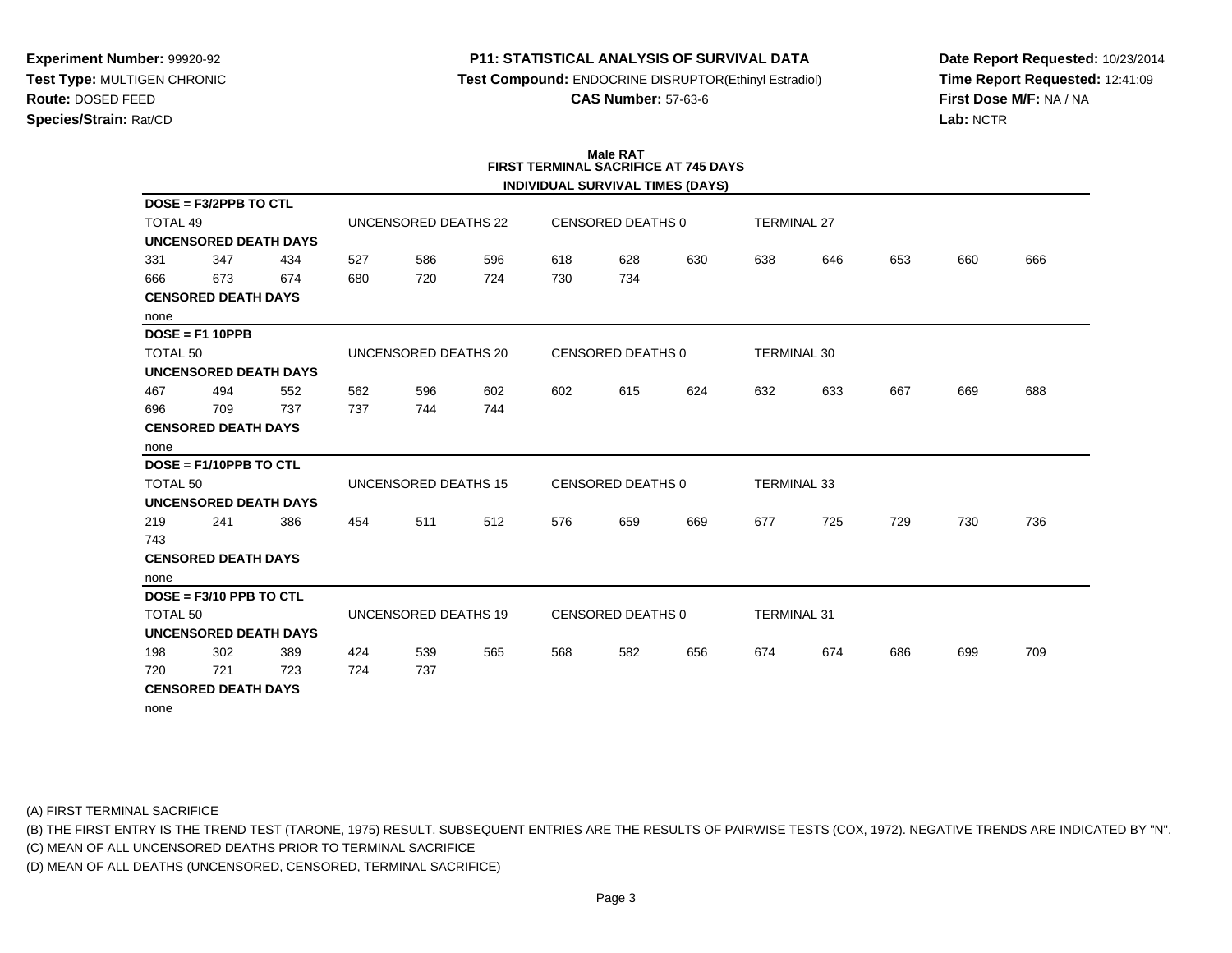## **P11: STATISTICAL ANALYSIS OF SURVIVAL DATA**

**Test Compound:** ENDOCRINE DISRUPTOR(Ethinyl Estradiol)

**CAS Number:** 57-63-6

**Date Report Requested:** 10/23/2014**Time Report Requested:** 12:41:09**First Dose M/F:** NA / NA**Lab:** NCTR

#### **Male RAT FIRST TERMINAL SACRIFICE AT 745 DAYSINDIVIDUAL SURVIVAL TIMES (DAYS)**

|                              |                            |                              |     |                      |                   |     |                   | INDIVIDUAL SURVIVAL TIMES (DAYS) |                    |     |     |     |     |
|------------------------------|----------------------------|------------------------------|-----|----------------------|-------------------|-----|-------------------|----------------------------------|--------------------|-----|-----|-----|-----|
|                              | $DOSE = F150PPB$           |                              |     |                      |                   |     |                   |                                  |                    |     |     |     |     |
| TOTAL 50                     |                            |                              |     | UNCENSORED DEATHS 15 |                   |     | CENSORED DEATHS 0 |                                  | TERMINAL 34        |     |     |     |     |
|                              |                            | <b>UNCENSORED DEATH DAYS</b> |     |                      |                   |     |                   |                                  |                    |     |     |     |     |
| 233                          | 258                        | 417                          | 500 | 585                  | 636               | 647 | 653               | 661                              | 682                | 685 | 689 | 702 | 703 |
| 737                          |                            |                              |     |                      |                   |     |                   |                                  |                    |     |     |     |     |
|                              | <b>CENSORED DEATH DAYS</b> |                              |     |                      |                   |     |                   |                                  |                    |     |     |     |     |
| none                         |                            |                              |     |                      |                   |     |                   |                                  |                    |     |     |     |     |
|                              | $DOSE = F1/50PPB TO CTL$   |                              |     |                      |                   |     |                   |                                  |                    |     |     |     |     |
| TOTAL 50                     |                            | UNCENSORED DEATHS 14         |     |                      | CENSORED DEATHS 0 |     |                   |                                  | <b>TERMINAL 33</b> |     |     |     |     |
| <b>UNCENSORED DEATH DAYS</b> |                            |                              |     |                      |                   |     |                   |                                  |                    |     |     |     |     |
| 469                          | 556                        | 573                          | 594 | 601                  | 601               | 619 | 646               | 646                              | 654                | 675 | 715 | 738 | 738 |
|                              | <b>CENSORED DEATH DAYS</b> |                              |     |                      |                   |     |                   |                                  |                    |     |     |     |     |
| none                         |                            |                              |     |                      |                   |     |                   |                                  |                    |     |     |     |     |
|                              | $DOSE = F3/50 PPB TO CTL$  |                              |     |                      |                   |     |                   |                                  |                    |     |     |     |     |
| TOTAL 50                     |                            |                              |     | UNCENSORED DEATHS 15 |                   |     | CENSORED DEATHS 0 |                                  | <b>TERMINAL 35</b> |     |     |     |     |
|                              |                            | <b>UNCENSORED DEATH DAYS</b> |     |                      |                   |     |                   |                                  |                    |     |     |     |     |
| 91                           | 139                        | 504                          | 553 | 569                  | 608               | 625 | 655               | 655                              | 674                | 703 | 709 | 709 | 716 |
| 738                          |                            |                              |     |                      |                   |     |                   |                                  |                    |     |     |     |     |
|                              | <b>CENSORED DEATH DAYS</b> |                              |     |                      |                   |     |                   |                                  |                    |     |     |     |     |
| none                         |                            |                              |     |                      |                   |     |                   |                                  |                    |     |     |     |     |

(A) FIRST TERMINAL SACRIFICE

(B) THE FIRST ENTRY IS THE TREND TEST (TARONE, 1975) RESULT. SUBSEQUENT ENTRIES ARE THE RESULTS OF PAIRWISE TESTS (COX, 1972). NEGATIVE TRENDS ARE INDICATED BY "N".

(C) MEAN OF ALL UNCENSORED DEATHS PRIOR TO TERMINAL SACRIFICE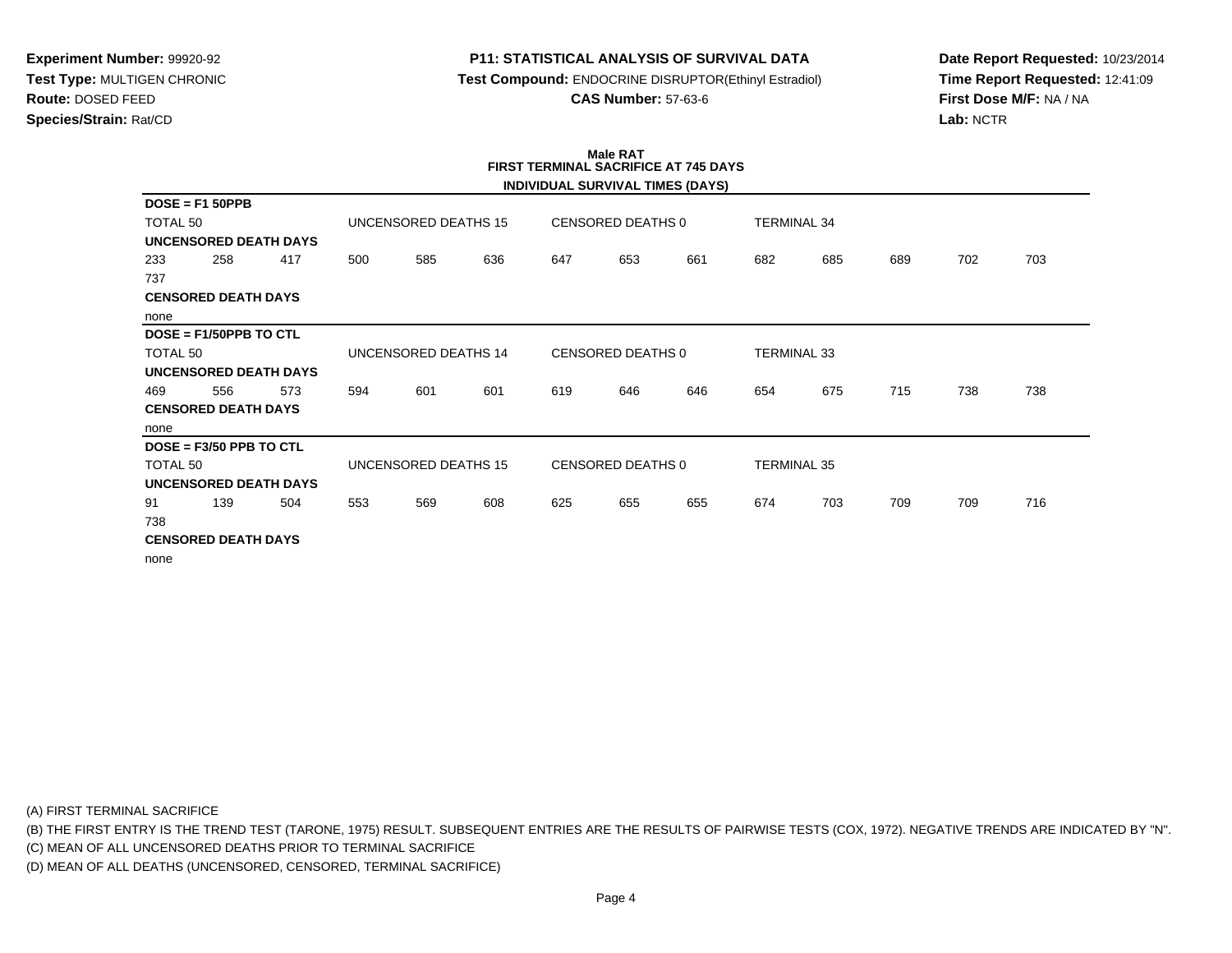#### **P11: STATISTICAL ANALYSIS OF SURVIVAL DATA**

**Test Compound:** ENDOCRINE DISRUPTOR(Ethinyl Estradiol)

**CAS Number:** 57-63-6

**Date Report Requested:** 10/23/2014**Time Report Requested:** 12:41:09**First Dose M/F:** NA / NA**Lab:** NCTR

#### **Male RATFIRST TERMINAL SACRIFICE AT 745 DAYS**

#### **KAPLAN-MEIER SURVIVAL PROBABILITY ESTIMATES (%)**

| <b>DOSE</b>                   |       |       |       |       |       | <b>TIME (DAYS)</b> |      |      |      |        |
|-------------------------------|-------|-------|-------|-------|-------|--------------------|------|------|------|--------|
|                               | 90    | 180   | 270   | 365   | 425   | 485                | 545  | 605  | 665  | 745(A) |
| F1 OPPB                       | 100.0 | 100.0 | 100.0 | 100.0 | 96.1  | 92.2               | 90.2 | 86.3 | 80.4 | 68.6   |
| F3 OPPB                       | 100.0 | 98.0  | 98.0  | 98.0  | 96.0  | 94.0               | 90.0 | 80.0 | 72.0 | 60.0   |
| F1 2PPB                       | 100.0 | 98.0  | 96.0  | 96.0  | 94.0  | 94.0               | 92.0 | 82.0 | 74.0 | 62.0   |
| <b>F1/2PPB TO CTL</b>         | 100.0 | 100.0 | 100.0 | 100.0 | 100.0 | 98.0               | 94.0 | 88.0 | 76.0 | 64.0   |
| <b>F3/2PPB TO CTL</b>         | 100.0 | 100.0 | 100.0 | 95.9  | 95.9  | 93.9               | 91.8 | 87.8 | 73.5 | 55.1   |
| <b>F1 10PPB</b>               | 100.0 | 100.0 | 100.0 | 100.0 | 100.0 | 98.0               | 96.0 | 86.0 | 78.0 | 60.0   |
| <b>F1/10PPB TO CTL</b>        | 100.0 | 100.0 | 96.0  | 96.0  | 94.0  | 92.0               | 88.0 | 86.0 | 84.0 | 70.0   |
| F3/10 PPB TO CTL              | 100.0 | 100.0 | 98.0  | 96.0  | 92.0  | 92.0               | 90.0 | 84.0 | 82.0 | 62.0   |
| <b>F1 50PPB</b>               | 100.0 | 100.0 | 96.0  | 96.0  | 94.0  | 94.0               | 92.0 | 90.0 | 82.0 | 70.0   |
| <b>F1/50PPB TO CTL</b>        | 100.0 | 100.0 | 100.0 | 100.0 | 100.0 | 98.0               | 98.0 | 88.0 | 80.0 | 72.0   |
| F <sub>3</sub> /50 PPB TO CTL | 100.0 | 96.0  | 96.0  | 96.0  | 96.0  | 96.0               | 94.0 | 90.0 | 82.0 | 70.0   |

(A) FIRST TERMINAL SACRIFICE

(B) THE FIRST ENTRY IS THE TREND TEST (TARONE, 1975) RESULT. SUBSEQUENT ENTRIES ARE THE RESULTS OF PAIRWISE TESTS (COX, 1972). NEGATIVE TRENDS ARE INDICATED BY "N".

(C) MEAN OF ALL UNCENSORED DEATHS PRIOR TO TERMINAL SACRIFICE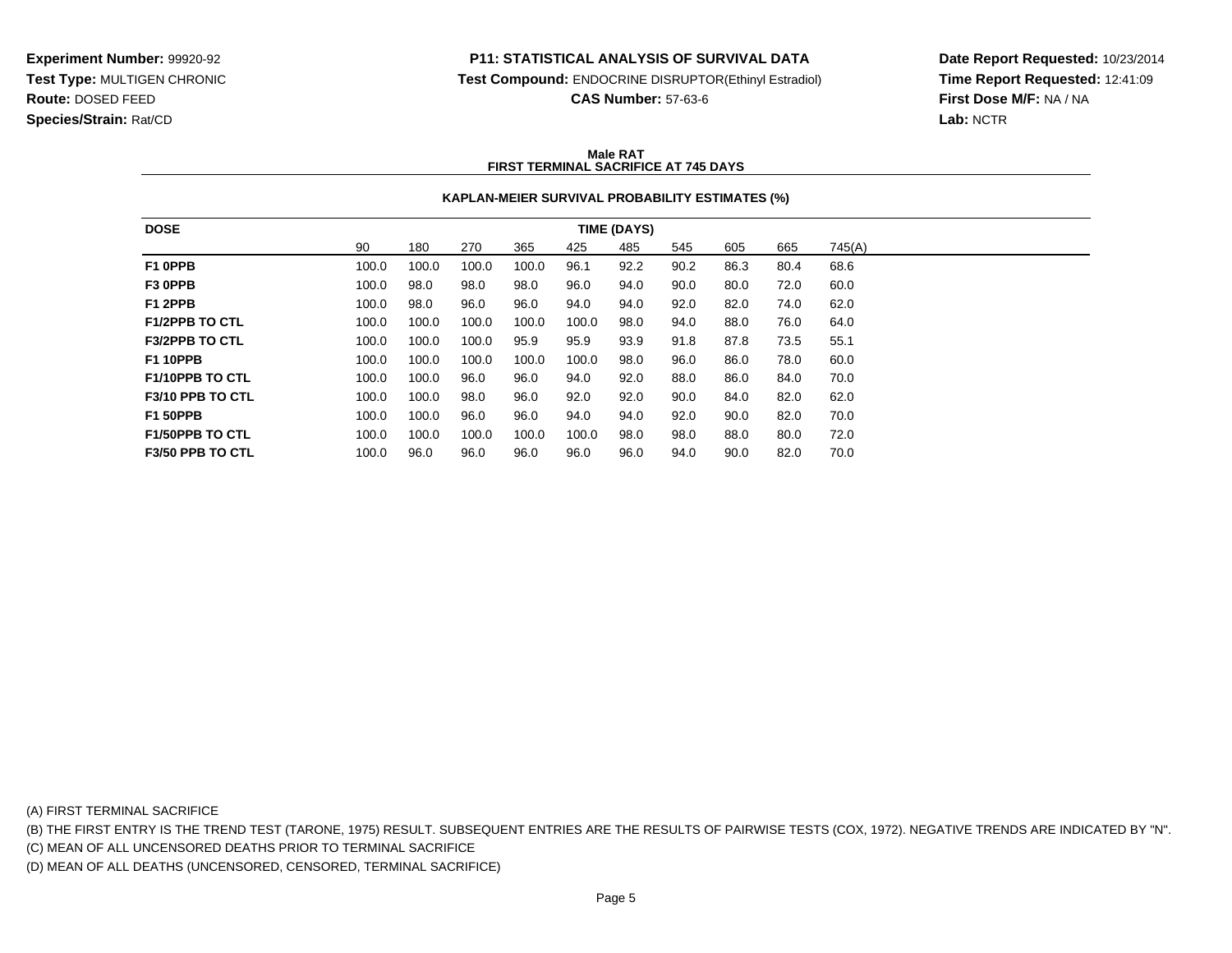## **P11: STATISTICAL ANALYSIS OF SURVIVAL DATA**

**Test Compound:** ENDOCRINE DISRUPTOR(Ethinyl Estradiol)

**CAS Number:** 57-63-6

**Date Report Requested:** 10/23/2014**Time Report Requested:** 12:41:09**First Dose M/F:** NA / NA**Lab:** NCTR

#### **Male RATFIRST TERMINAL SACRIFICE AT 745 DAYS**

### **SURVIVAL SUMMARY STATISTICS**

| <b>DOSE</b>                           | F1 OPPB    | F3 OPPB  | F1 2PPB     | <b>F1/2PPB TO CTL</b> |  |
|---------------------------------------|------------|----------|-------------|-----------------------|--|
| SURVIVAL AT END OF STUDY              | 68.6%      | 60.0%    | 62.0%       | 64.0%                 |  |
| (KAPLAN-MEIER)                        |            |          |             |                       |  |
| <b>SIGNIFICANCE (B)</b>               | $P=0.120N$ | $\cdots$ | $P = 0.640$ | $P=0.782$             |  |
| (LIFE TABLE)                          |            |          |             |                       |  |
| <b>MEAN DAY OF NATURAL DEATHS (C)</b> | 599.8      | 591.9    | 578.7       | 629.9                 |  |
| (STANDARD ERROR)                      | (30.2)     | (30.7)   | (38.4)      | (18.4)                |  |
| <b>MEAN LIFE SPAN (D)</b>             | 698.5      | 683.7    | 681.8       | 702.7                 |  |
| (STANDARD ERROR)                      | (13.5)     | (16.1)   | (18.4)      | (10.4)                |  |

(A) FIRST TERMINAL SACRIFICE

(B) THE FIRST ENTRY IS THE TREND TEST (TARONE, 1975) RESULT. SUBSEQUENT ENTRIES ARE THE RESULTS OF PAIRWISE TESTS (COX, 1972). NEGATIVE TRENDS ARE INDICATED BY "N".

(C) MEAN OF ALL UNCENSORED DEATHS PRIOR TO TERMINAL SACRIFICE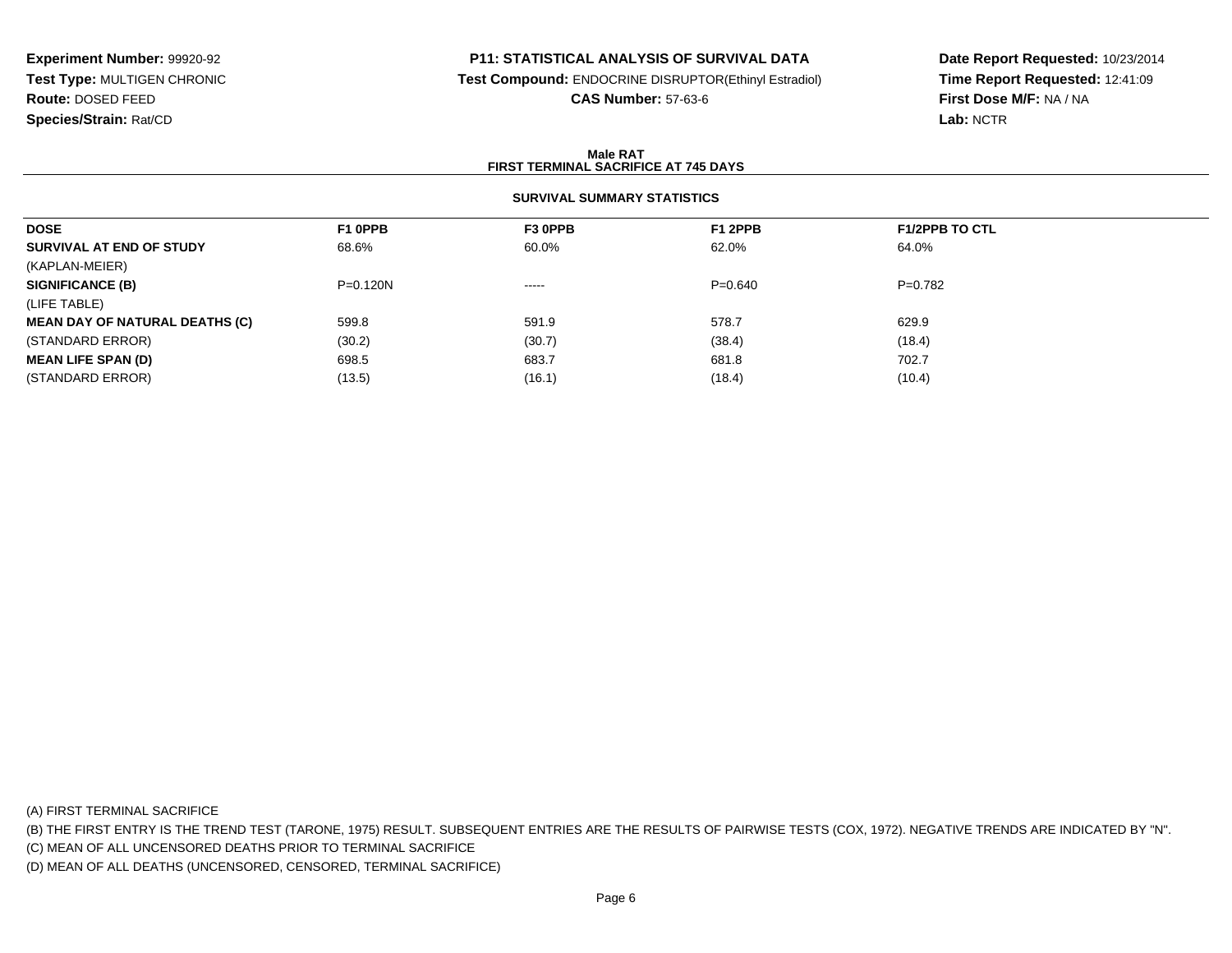### **P11: STATISTICAL ANALYSIS OF SURVIVAL DATA**

**Test Compound:** ENDOCRINE DISRUPTOR(Ethinyl Estradiol)

**CAS Number:** 57-63-6

**Date Report Requested:** 10/23/2014**Time Report Requested:** 12:41:09**First Dose M/F:** NA / NA**Lab:** NCTR

#### **Male RATFIRST TERMINAL SACRIFICE AT 745 DAYS**

## **SURVIVAL SUMMARY STATISTICS**

| <b>DOSE</b>                           | <b>F3/2PPB TO CTL</b> | <b>F1 10PPB</b> | <b>F1/10PPB TO CTL</b> | F3/10 PPB TO CTL |  |
|---------------------------------------|-----------------------|-----------------|------------------------|------------------|--|
| SURVIVAL AT END OF STUDY              | 55.1%                 | 60.0%           | 70.0%                  | 62.0%            |  |
| (KAPLAN-MEIER)                        |                       |                 |                        |                  |  |
| <b>SIGNIFICANCE (B)</b>               | $P=0.265$             | $P = 0.580$     | $P = 1.000N$           | $P=0.664$        |  |
| (LIFE TABLE)                          |                       |                 |                        |                  |  |
| <b>MEAN DAY OF NATURAL DEATHS (C)</b> | 616.4                 | 638.5           | 571.1                  | 594.2            |  |
| (STANDARD ERROR)                      | (24.0)                | (18.0)          | (46.1)                 | (36.4)           |  |
| <b>MEAN LIFE SPAN (D)</b>             | 687.3                 | 702.4           | 690.7                  | 687.7            |  |
| (STANDARD ERROR)                      | (14.1)                | (10.3)          | (18.3)                 | (17.2)           |  |
|                                       |                       |                 |                        |                  |  |

(A) FIRST TERMINAL SACRIFICE

(B) THE FIRST ENTRY IS THE TREND TEST (TARONE, 1975) RESULT. SUBSEQUENT ENTRIES ARE THE RESULTS OF PAIRWISE TESTS (COX, 1972). NEGATIVE TRENDS ARE INDICATED BY "N".

(C) MEAN OF ALL UNCENSORED DEATHS PRIOR TO TERMINAL SACRIFICE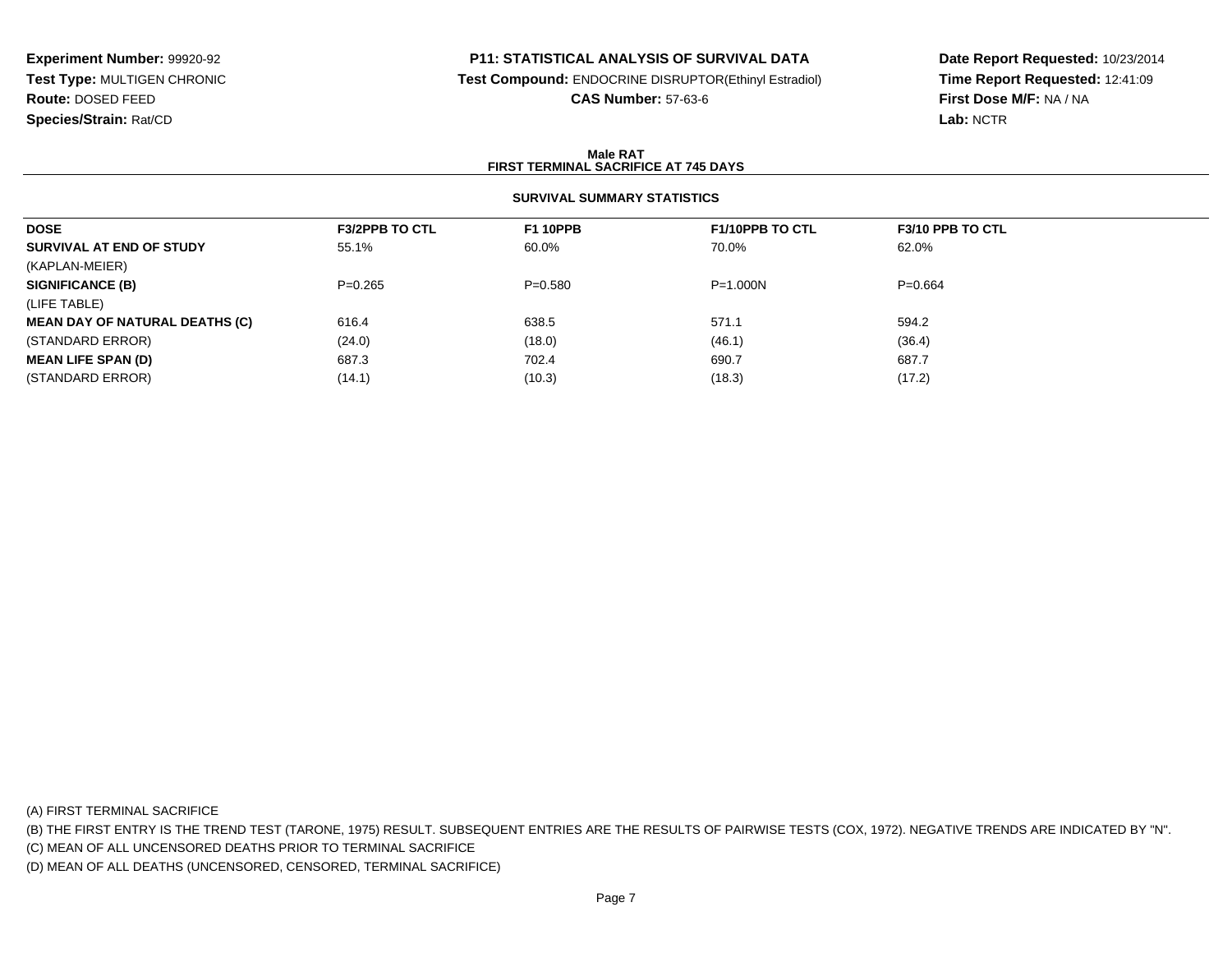### **P11: STATISTICAL ANALYSIS OF SURVIVAL DATA**

**Test Compound:** ENDOCRINE DISRUPTOR(Ethinyl Estradiol)

**CAS Number:** 57-63-6

**Date Report Requested:** 10/23/2014**Time Report Requested:** 12:41:09**First Dose M/F:** NA / NA**Lab:** NCTR

#### **Male RATFIRST TERMINAL SACRIFICE AT 745 DAYS**

## **SURVIVAL SUMMARY STATISTICS**

| <b>DOSE</b>                           | <b>F1 50PPB</b> | <b>F1/50PPB TO CTL</b> | <b>F3/50 PPB TO CTL</b> |  |
|---------------------------------------|-----------------|------------------------|-------------------------|--|
| SURVIVAL AT END OF STUDY              | 70.0%           | 72.0%                  | 70.0%                   |  |
| (KAPLAN-MEIER)                        |                 |                        |                         |  |
| <b>SIGNIFICANCE (B)</b>               | $P = 1.000N$    | $P = 0.926N$           | $P = 0.954N$            |  |
| (LIFE TABLE)                          |                 |                        |                         |  |
| <b>MEAN DAY OF NATURAL DEATHS (C)</b> | 585.9           | 630.4                  | 576.5                   |  |
| (STANDARD ERROR)                      | (41.6)          | (19.8)                 | (51.4)                  |  |
| <b>MEAN LIFE SPAN (D)</b>             | 696.3           | 710.9                  | 694.5                   |  |
| (STANDARD ERROR)                      | (16.3)          | (9.6)                  | (18.7)                  |  |

(A) FIRST TERMINAL SACRIFICE

(B) THE FIRST ENTRY IS THE TREND TEST (TARONE, 1975) RESULT. SUBSEQUENT ENTRIES ARE THE RESULTS OF PAIRWISE TESTS (COX, 1972). NEGATIVE TRENDS ARE INDICATED BY "N".

(C) MEAN OF ALL UNCENSORED DEATHS PRIOR TO TERMINAL SACRIFICE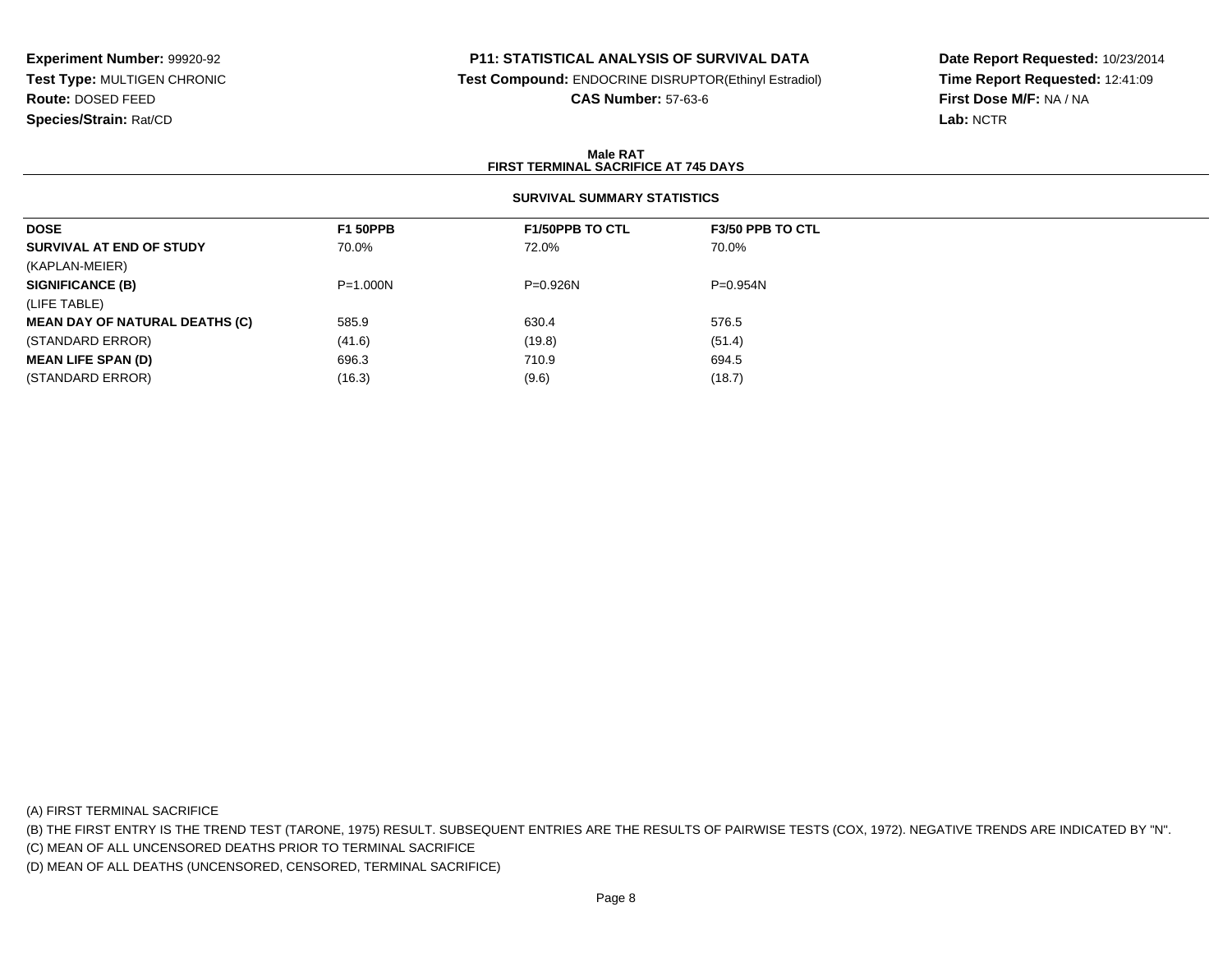#### **P11: STATISTICAL ANALYSIS OF SURVIVAL DATA**

 **Test Compound:** ENDOCRINE DISRUPTOR(Ethinyl Estradiol)**3-6** 

**Date Report Requested:** 10/23/2014**Time Report Requested:** 12:41:09**First Dose M/F:** NA / NA**Lab:** NCTR

|  | CAS Number: 57-63 |  |  |
|--|-------------------|--|--|
|--|-------------------|--|--|

**Female RAT**

|                     | ו ראו שוווע ו<br><b>FIRST TERMINAL SACRIFICE AT 745 DAYS</b> |     |                      |                      |     |                          |                          |                                         |                    |     |     |     |     |
|---------------------|--------------------------------------------------------------|-----|----------------------|----------------------|-----|--------------------------|--------------------------|-----------------------------------------|--------------------|-----|-----|-----|-----|
|                     |                                                              |     |                      |                      |     |                          |                          | <b>INDIVIDUAL SURVIVAL TIMES (DAYS)</b> |                    |     |     |     |     |
|                     | $DOSE = F1$ OPPB                                             |     |                      |                      |     |                          |                          |                                         |                    |     |     |     |     |
| <b>TOTAL 51</b>     |                                                              |     |                      | UNCENSORED DEATHS 24 |     | CENSORED DEATHS 0        |                          |                                         | <b>TERMINAL 27</b> |     |     |     |     |
|                     | <b>UNCENSORED DEATH DAYS</b>                                 |     |                      |                      |     |                          |                          |                                         |                    |     |     |     |     |
| 529                 | 539                                                          | 568 | 595                  | 598                  | 614 | 631                      | 645                      | 649                                     | 653                | 668 | 669 | 672 | 675 |
| 679                 | 679                                                          | 686 | 690                  | 700                  | 702 | 713                      | 717                      | 720                                     | 720                |     |     |     |     |
|                     | <b>CENSORED DEATH DAYS</b>                                   |     |                      |                      |     |                          |                          |                                         |                    |     |     |     |     |
| none                |                                                              |     |                      |                      |     |                          |                          |                                         |                    |     |     |     |     |
|                     | $DOSE = F3 OPPB$                                             |     |                      |                      |     |                          |                          |                                         |                    |     |     |     |     |
| TOTAL <sub>52</sub> |                                                              |     |                      | UNCENSORED DEATHS 25 |     |                          | <b>CENSORED DEATHS 0</b> |                                         | <b>TERMINAL 27</b> |     |     |     |     |
|                     | <b>UNCENSORED DEATH DAYS</b>                                 |     |                      |                      |     |                          |                          |                                         |                    |     |     |     |     |
| 47                  | 474                                                          | 504 | 518                  | 548                  | 571 | 575                      | 579                      | 602                                     | 603                | 641 | 644 | 651 | 651 |
| 656                 | 656                                                          | 671 | 680                  | 680                  | 692 | 706                      | 708                      | 721                                     | 722                | 726 |     |     |     |
|                     | <b>CENSORED DEATH DAYS</b>                                   |     |                      |                      |     |                          |                          |                                         |                    |     |     |     |     |
| none                |                                                              |     |                      |                      |     |                          |                          |                                         |                    |     |     |     |     |
|                     | $DOSE = F12PPB$                                              |     |                      |                      |     |                          |                          |                                         |                    |     |     |     |     |
| <b>TOTAL 50</b>     |                                                              |     | UNCENSORED DEATHS 26 |                      |     | <b>CENSORED DEATHS 0</b> |                          |                                         | <b>TERMINAL 23</b> |     |     |     |     |
|                     | <b>UNCENSORED DEATH DAYS</b>                                 |     |                      |                      |     |                          |                          |                                         |                    |     |     |     |     |
| 87                  | 349                                                          | 468 | 499                  | 504                  | 563 | 594                      | 595                      | 602                                     | 624                | 643 | 644 | 652 | 667 |
| 667                 | 678                                                          | 684 | 686                  | 691                  | 702 | 705                      | 712                      | 728                                     | 729                | 730 | 739 |     |     |
|                     | <b>CENSORED DEATH DAYS</b>                                   |     |                      |                      |     |                          |                          |                                         |                    |     |     |     |     |
| none                |                                                              |     |                      |                      |     |                          |                          |                                         |                    |     |     |     |     |
|                     | $DOSE = F1/2PPB TO CTL$                                      |     |                      |                      |     |                          |                          |                                         |                    |     |     |     |     |
| <b>TOTAL 50</b>     |                                                              |     |                      | UNCENSORED DEATHS 31 |     |                          | <b>CENSORED DEATHS 0</b> |                                         | <b>TERMINAL 17</b> |     |     |     |     |
|                     | <b>UNCENSORED DEATH DAYS</b>                                 |     |                      |                      |     |                          |                          |                                         |                    |     |     |     |     |
| 87                  | 406                                                          | 452 | 503                  | 509                  | 514 | 515                      | 530                      | 538                                     | 542                | 569 | 592 | 597 | 618 |
| 618                 | 620                                                          | 632 | 634                  | 661                  | 666 | 670                      | 673                      | 675                                     | 683                | 685 | 689 | 725 | 729 |
| 730                 | 736                                                          | 737 |                      |                      |     |                          |                          |                                         |                    |     |     |     |     |
|                     | <b>CENSORED DEATH DAYS</b>                                   |     |                      |                      |     |                          |                          |                                         |                    |     |     |     |     |
|                     |                                                              |     |                      |                      |     |                          |                          |                                         |                    |     |     |     |     |

none

(A) FIRST TERMINAL SACRIFICE

(B) THE FIRST ENTRY IS THE TREND TEST (TARONE, 1975) RESULT. SUBSEQUENT ENTRIES ARE THE RESULTS OF PAIRWISE TESTS (COX, 1972). NEGATIVE TRENDS ARE INDICATED BY "N".

(C) MEAN OF ALL UNCENSORED DEATHS PRIOR TO TERMINAL SACRIFICE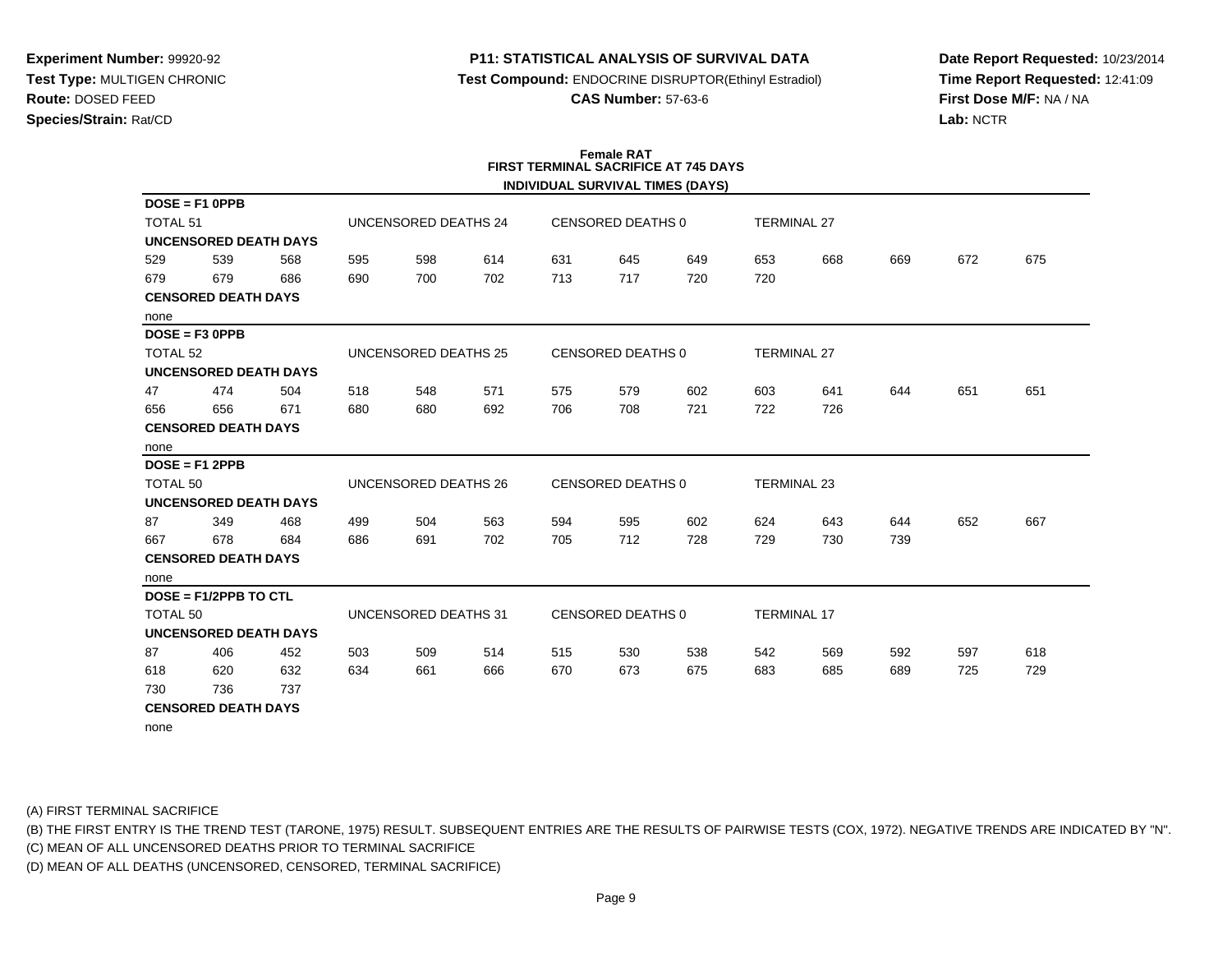### **P11: STATISTICAL ANALYSIS OF SURVIVAL DATA**

**Test Compound:** ENDOCRINE DISRUPTOR(Ethinyl Estradiol)

**CAS Number:** 57-63-6

**Date Report Requested:** 10/23/2014**Time Report Requested:** 12:41:09**First Dose M/F:** NA / NA**Lab:** NCTR

|                            | <b>Female RAT</b><br><b>FIRST TERMINAL SACRIFICE AT 745 DAYS</b> |     |     |                      |     |                          |                          |                                         |                    |     |     |     |     |
|----------------------------|------------------------------------------------------------------|-----|-----|----------------------|-----|--------------------------|--------------------------|-----------------------------------------|--------------------|-----|-----|-----|-----|
|                            |                                                                  |     |     |                      |     |                          |                          | <b>INDIVIDUAL SURVIVAL TIMES (DAYS)</b> |                    |     |     |     |     |
|                            | $DOSE = F3 /2PPB TO CTL$                                         |     |     |                      |     |                          |                          |                                         |                    |     |     |     |     |
| TOTAL <sub>50</sub>        |                                                                  |     |     | UNCENSORED DEATHS 21 |     | CENSORED DEATHS 0        |                          |                                         | <b>TERMINAL 29</b> |     |     |     |     |
|                            | <b>UNCENSORED DEATH DAYS</b>                                     |     |     |                      |     |                          |                          |                                         |                    |     |     |     |     |
| 418                        | 495                                                              | 522 | 541 | 548                  | 557 | 597                      | 599                      | 609                                     | 621                | 624 | 673 | 680 | 683 |
| 696                        | 700                                                              | 708 | 718 | 722                  | 726 | 736                      |                          |                                         |                    |     |     |     |     |
|                            | <b>CENSORED DEATH DAYS</b>                                       |     |     |                      |     |                          |                          |                                         |                    |     |     |     |     |
| none                       |                                                                  |     |     |                      |     |                          |                          |                                         |                    |     |     |     |     |
|                            | $DOSE = F1 10 PPB$                                               |     |     |                      |     |                          |                          |                                         |                    |     |     |     |     |
| <b>TOTAL 50</b>            |                                                                  |     |     | UNCENSORED DEATHS 30 |     |                          | <b>CENSORED DEATHS 0</b> |                                         | <b>TERMINAL 19</b> |     |     |     |     |
|                            | <b>UNCENSORED DEATH DAYS</b>                                     |     |     |                      |     |                          |                          |                                         |                    |     |     |     |     |
| 275                        | 391                                                              | 538 | 555 | 555                  | 575 | 579                      | 582                      | 583                                     | 604                | 632 | 634 | 645 | 657 |
| 666                        | 673                                                              | 675 | 676 | 687                  | 688 | 695                      | 701                      | 703                                     | 709                | 715 | 725 | 727 | 730 |
| 734                        | 737                                                              |     |     |                      |     |                          |                          |                                         |                    |     |     |     |     |
| <b>CENSORED DEATH DAYS</b> |                                                                  |     |     |                      |     |                          |                          |                                         |                    |     |     |     |     |
| none                       |                                                                  |     |     |                      |     |                          |                          |                                         |                    |     |     |     |     |
|                            | DOSE = F1/10PPB TO CTL                                           |     |     |                      |     |                          |                          |                                         |                    |     |     |     |     |
| TOTAL <sub>50</sub>        |                                                                  |     |     | UNCENSORED DEATHS 26 |     | <b>CENSORED DEATHS 0</b> |                          |                                         | <b>TERMINAL 22</b> |     |     |     |     |
|                            | <b>UNCENSORED DEATH DAYS</b>                                     |     |     |                      |     |                          |                          |                                         |                    |     |     |     |     |
| 254                        | 477                                                              | 491 | 510 | 519                  | 537 | 546                      | 561                      | 566                                     | 612                | 632 | 639 | 641 | 646 |
| 668                        | 674                                                              | 687 | 701 | 702                  | 714 | 715                      | 717                      | 724                                     | 730                | 737 | 738 |     |     |
|                            | <b>CENSORED DEATH DAYS</b>                                       |     |     |                      |     |                          |                          |                                         |                    |     |     |     |     |
| none                       |                                                                  |     |     |                      |     |                          |                          |                                         |                    |     |     |     |     |
|                            | DOSE = F3/10PPB TO CTL                                           |     |     |                      |     |                          |                          |                                         |                    |     |     |     |     |
| <b>TOTAL 50</b>            |                                                                  |     |     | UNCENSORED DEATHS 28 |     |                          | CENSORED DEATHS 0        |                                         | <b>TERMINAL 22</b> |     |     |     |     |
|                            | <b>UNCENSORED DEATH DAYS</b>                                     |     |     |                      |     |                          |                          |                                         |                    |     |     |     |     |
| 139                        | 182                                                              | 490 | 532 | 540                  | 556 | 603                      | 608                      | 620                                     | 620                | 636 | 655 | 666 | 670 |
| 680                        | 682                                                              | 687 | 687 | 692                  | 698 | 706                      | 713                      | 716                                     | 717                | 721 | 728 | 734 | 739 |
|                            | <b>CENSORED DEATH DAYS</b>                                       |     |     |                      |     |                          |                          |                                         |                    |     |     |     |     |
| none                       |                                                                  |     |     |                      |     |                          |                          |                                         |                    |     |     |     |     |

(A) FIRST TERMINAL SACRIFICE

(B) THE FIRST ENTRY IS THE TREND TEST (TARONE, 1975) RESULT. SUBSEQUENT ENTRIES ARE THE RESULTS OF PAIRWISE TESTS (COX, 1972). NEGATIVE TRENDS ARE INDICATED BY "N".

(C) MEAN OF ALL UNCENSORED DEATHS PRIOR TO TERMINAL SACRIFICE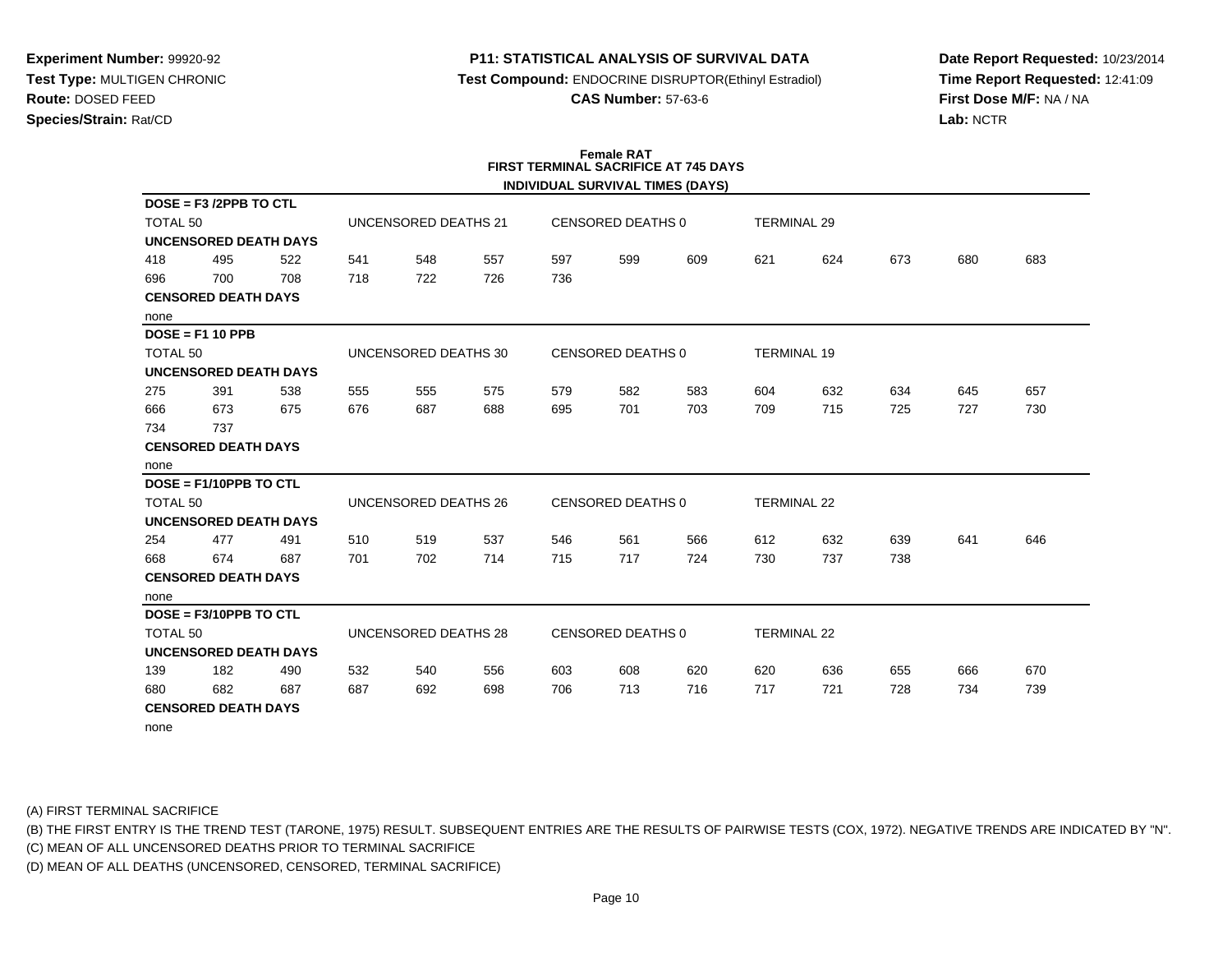#### **P11: STATISTICAL ANALYSIS OF SURVIVAL DATA**

**Test Compound:** ENDOCRINE DISRUPTOR(Ethinyl Estradiol)

**CAS Number:** 57-63-6

**Date Report Requested:** 10/23/2014**Time Report Requested:** 12:41:09**First Dose M/F:** NA / NA**Lab:** NCTR

#### **Female RAT FIRST TERMINAL SACRIFICE AT 745 DAYSINDIVIDUAL SURVIVAL TIMES (DAYS)**

|                            |                              |     |     |                      |     |                   |                          | INDIVIDUAL SURVIVAL TIMES (DATS) |                    |                    |     |     |     |
|----------------------------|------------------------------|-----|-----|----------------------|-----|-------------------|--------------------------|----------------------------------|--------------------|--------------------|-----|-----|-----|
|                            | $DOSE = F1 50 PPB$           |     |     |                      |     |                   |                          |                                  |                    |                    |     |     |     |
| TOTAL 50                   |                              |     |     | UNCENSORED DEATHS 25 |     | CENSORED DEATHS 0 |                          |                                  | <b>TERMINAL 25</b> |                    |     |     |     |
|                            | <b>UNCENSORED DEATH DAYS</b> |     |     |                      |     |                   |                          |                                  |                    |                    |     |     |     |
| 289                        | 516                          | 584 | 592 | 597                  | 614 | 626               | 646                      | 650                              | 653                | 654                | 658 | 666 | 666 |
| 670                        | 680                          | 687 | 689 | 701                  | 706 | 711               | 722                      | 726                              | 727                | 730                |     |     |     |
| <b>CENSORED DEATH DAYS</b> |                              |     |     |                      |     |                   |                          |                                  |                    |                    |     |     |     |
| none                       |                              |     |     |                      |     |                   |                          |                                  |                    |                    |     |     |     |
|                            | $DOSE = F1/50PPB TO CTL$     |     |     |                      |     |                   |                          |                                  |                    |                    |     |     |     |
| TOTAL <sub>50</sub>        |                              |     |     | UNCENSORED DEATHS 27 |     |                   | CENSORED DEATHS 0        |                                  |                    | <b>TERMINAL 22</b> |     |     |     |
|                            | UNCENSORED DEATH DAYS        |     |     |                      |     |                   |                          |                                  |                    |                    |     |     |     |
| 404                        | 495                          | 511 | 561 | 574                  | 593 | 598               | 617                      | 620                              | 632                | 645                | 652 | 653 | 665 |
| 667                        | 689                          | 695 | 696 | 698                  | 701 | 702               | 715                      | 724                              | 728                | 736                | 738 | 742 |     |
| <b>CENSORED DEATH DAYS</b> |                              |     |     |                      |     |                   |                          |                                  |                    |                    |     |     |     |
| none                       |                              |     |     |                      |     |                   |                          |                                  |                    |                    |     |     |     |
|                            | $DOSE = F3/50PPB TO CTL$     |     |     |                      |     |                   |                          |                                  |                    |                    |     |     |     |
| TOTAL 50                   |                              |     |     | UNCENSORED DEATHS 24 |     |                   | <b>CENSORED DEATHS 0</b> |                                  |                    | <b>TERMINAL 25</b> |     |     |     |
|                            | <b>UNCENSORED DEATH DAYS</b> |     |     |                      |     |                   |                          |                                  |                    |                    |     |     |     |
| 287                        | 321                          | 400 | 427 | 430                  | 493 | 548               | 561                      | 578                              | 596                | 597                | 603 | 616 | 633 |
| 669                        | 677                          | 679 | 680 | 682                  | 694 | 707               | 715                      | 721                              | 723                |                    |     |     |     |
| <b>CENSORED DEATH DAYS</b> |                              |     |     |                      |     |                   |                          |                                  |                    |                    |     |     |     |
| none                       |                              |     |     |                      |     |                   |                          |                                  |                    |                    |     |     |     |

(A) FIRST TERMINAL SACRIFICE

(B) THE FIRST ENTRY IS THE TREND TEST (TARONE, 1975) RESULT. SUBSEQUENT ENTRIES ARE THE RESULTS OF PAIRWISE TESTS (COX, 1972). NEGATIVE TRENDS ARE INDICATED BY "N".

(C) MEAN OF ALL UNCENSORED DEATHS PRIOR TO TERMINAL SACRIFICE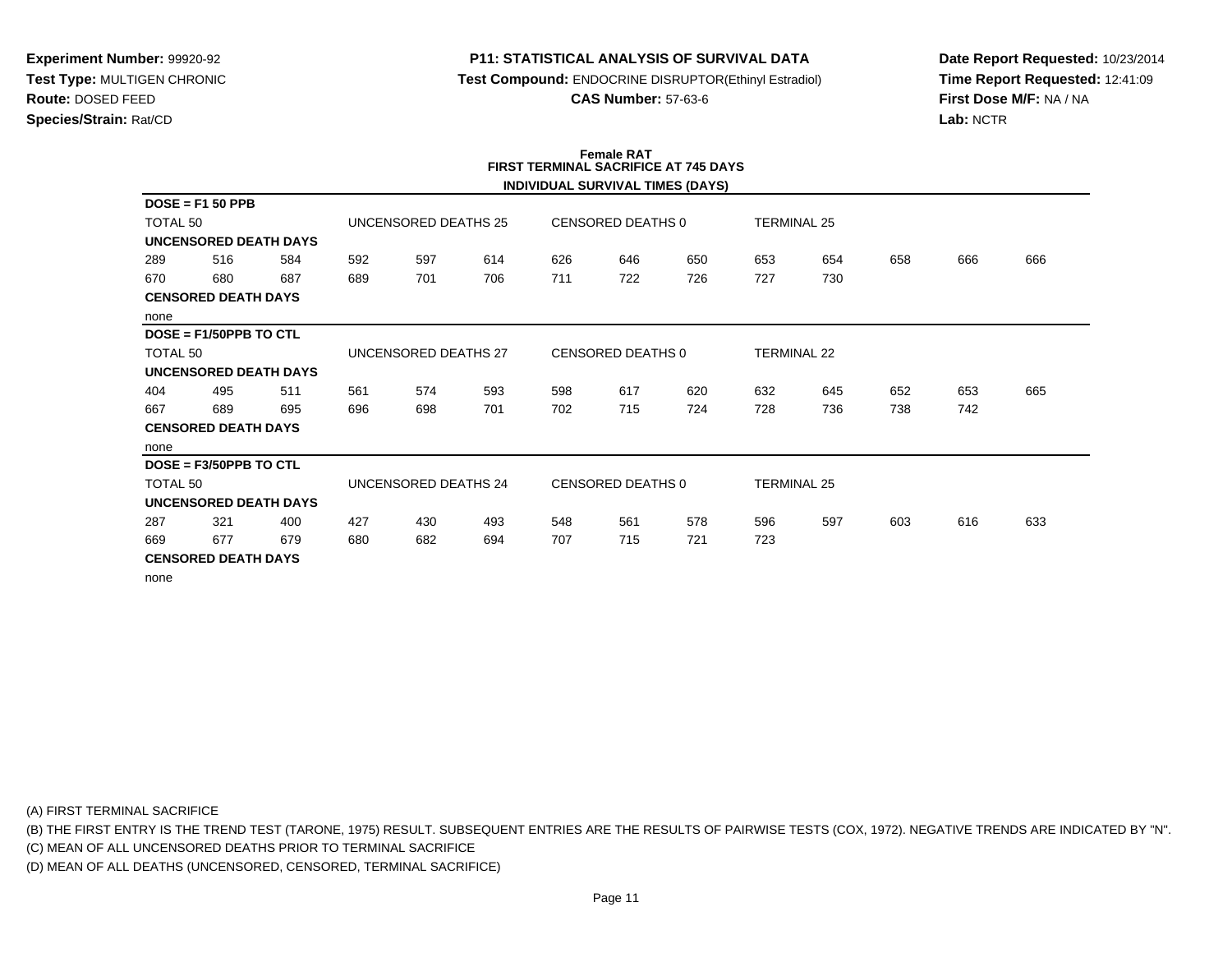#### **P11: STATISTICAL ANALYSIS OF SURVIVAL DATA**

**Test Compound:** ENDOCRINE DISRUPTOR(Ethinyl Estradiol)

**CAS Number:** 57-63-6

**Date Report Requested:** 10/23/2014**Time Report Requested:** 12:41:09**First Dose M/F:** NA / NA**Lab:** NCTR

#### **Female RATFIRST TERMINAL SACRIFICE AT 745 DAYS**

#### **KAPLAN-MEIER SURVIVAL PROBABILITY ESTIMATES (%)**

| <b>DOSE</b>            | <b>TIME (DAYS)</b> |       |       |       |       |       |      |      |      |        |
|------------------------|--------------------|-------|-------|-------|-------|-------|------|------|------|--------|
|                        | 90                 | 180   | 270   | 365   | 425   | 485   | 545  | 605  | 665  | 745(A) |
| F1 OPPB                | 100.0              | 100.0 | 100.0 | 100.0 | 100.0 | 100.0 | 96.1 | 90.2 | 80.4 | 52.9   |
| F3 OPPB                | 98.1               | 98.1  | 98.1  | 98.1  | 98.1  | 96.2  | 92.3 | 80.8 | 69.2 | 51.9   |
| F1 2PPB                | 98.0               | 98.0  | 98.0  | 96.0  | 96.0  | 94.0  | 90.0 | 82.0 | 74.0 | 48.0   |
| <b>F1/2PPB TO CTL</b>  | 98.0               | 98.0  | 98.0  | 98.0  | 96.0  | 94.0  | 80.0 | 74.0 | 62.0 | 38.0   |
| <b>F3 /2PPB TO CTL</b> | 100.0              | 100.0 | 100.0 | 100.0 | 98.0  | 98.0  | 92.0 | 84.0 | 78.0 | 58.0   |
| <b>F1 10 PPB</b>       | 100.0              | 100.0 | 100.0 | 98.0  | 96.0  | 96.0  | 94.0 | 80.0 | 72.0 | 40.0   |
| <b>F1/10PPB TO CTL</b> | 100.0              | 100.0 | 98.0  | 98.0  | 98.0  | 96.0  | 88.0 | 82.0 | 72.0 | 48.0   |
| <b>F3/10PPB TO CTL</b> | 100.0              | 98.0  | 96.0  | 96.0  | 96.0  | 96.0  | 90.0 | 86.0 | 76.0 | 44.0   |
| <b>F1 50 PPB</b>       | 100.0              | 100.0 | 100.0 | 98.0  | 98.0  | 98.0  | 96.0 | 90.0 | 76.0 | 50.0   |
| <b>F1/50PPB TO CTL</b> | 100.0              | 100.0 | 100.0 | 100.0 | 98.0  | 98.0  | 94.0 | 86.0 | 72.0 | 46.0   |
| <b>F3/50PPB TO CTL</b> | 100.0              | 100.0 | 100.0 | 96.0  | 94.0  | 90.0  | 88.0 | 76.0 | 72.0 | 52.0   |

(A) FIRST TERMINAL SACRIFICE

(B) THE FIRST ENTRY IS THE TREND TEST (TARONE, 1975) RESULT. SUBSEQUENT ENTRIES ARE THE RESULTS OF PAIRWISE TESTS (COX, 1972). NEGATIVE TRENDS ARE INDICATED BY "N".

(C) MEAN OF ALL UNCENSORED DEATHS PRIOR TO TERMINAL SACRIFICE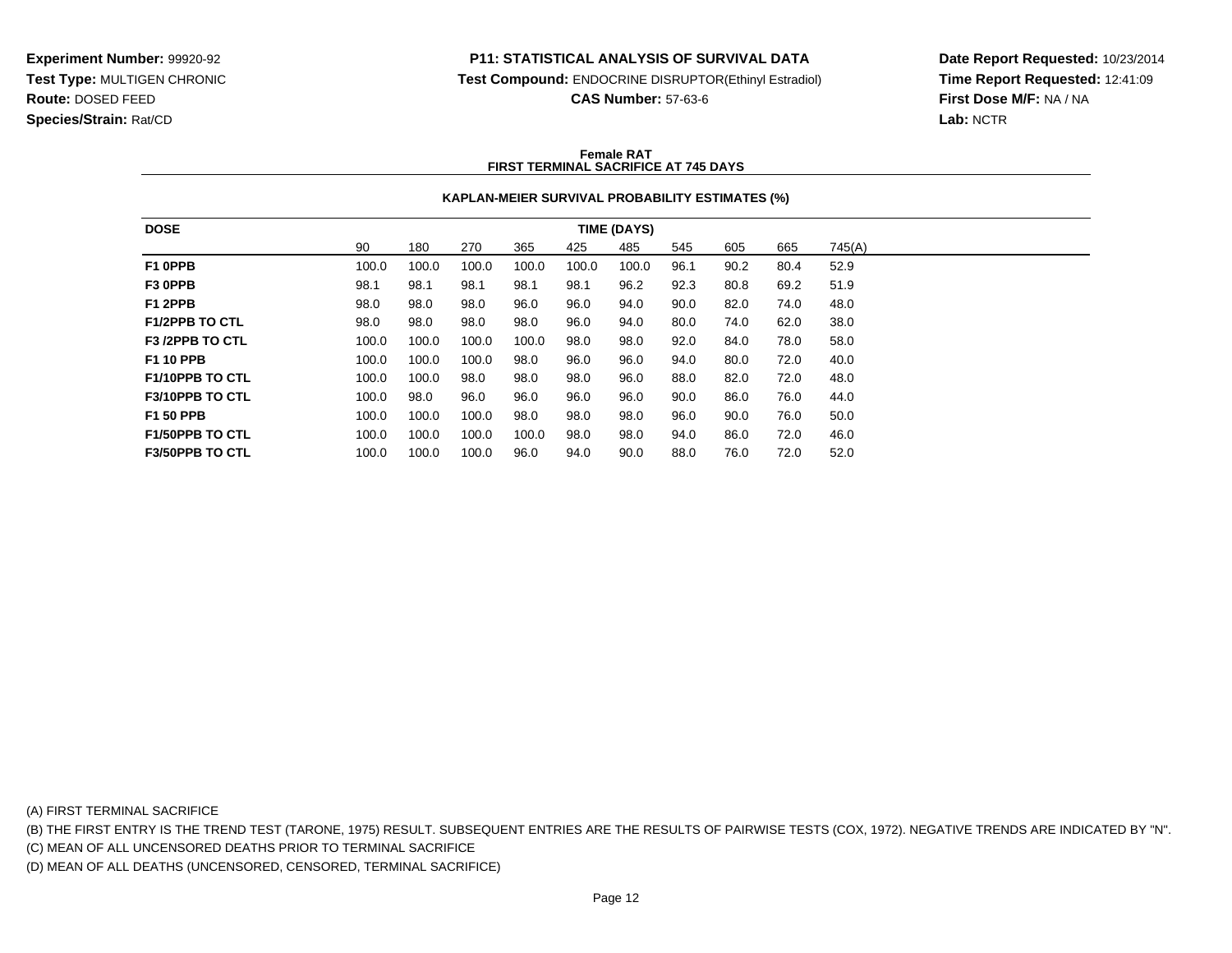### **P11: STATISTICAL ANALYSIS OF SURVIVAL DATA**

**Test Compound:** ENDOCRINE DISRUPTOR(Ethinyl Estradiol)

**CAS Number:** 57-63-6

**Date Report Requested:** 10/23/2014**Time Report Requested:** 12:41:09**First Dose M/F:** NA / NA**Lab:** NCTR

#### **Female RATFIRST TERMINAL SACRIFICE AT 745 DAYS**

#### **SURVIVAL SUMMARY STATISTICS**

| <b>DOSE</b>                           | F1 0PPB      | F3 OPPB  | F1 2PPB   | <b>F1/2PPB TO CTL</b> |  |
|---------------------------------------|--------------|----------|-----------|-----------------------|--|
| SURVIVAL AT END OF STUDY              | 52.9%        | 51.9%    | 48.0%     | 38.0%                 |  |
| (KAPLAN-MEIER)                        |              |          |           |                       |  |
| <b>SIGNIFICANCE (B)</b>               | $P = 0.891N$ | $\cdots$ | $P=0.600$ | $P=0.055$             |  |
| (LIFE TABLE)                          |              |          |           |                       |  |
| <b>MEAN DAY OF NATURAL DEATHS (C)</b> | 654.6        | 609.0    | 613.2     | 597.9                 |  |
| (STANDARD ERROR)                      | (11.3)       | (27.4)   | (28.0)    | (23.3)                |  |
| <b>MEAN LIFE SPAN (D)</b>             | 702.5        | 679.6    | 675.0     | 650.0                 |  |
| (STANDARD ERROR)                      | (8.3)        | (16.1)   | (17.5)    | (18.1)                |  |

(A) FIRST TERMINAL SACRIFICE

(B) THE FIRST ENTRY IS THE TREND TEST (TARONE, 1975) RESULT. SUBSEQUENT ENTRIES ARE THE RESULTS OF PAIRWISE TESTS (COX, 1972). NEGATIVE TRENDS ARE INDICATED BY "N".

(C) MEAN OF ALL UNCENSORED DEATHS PRIOR TO TERMINAL SACRIFICE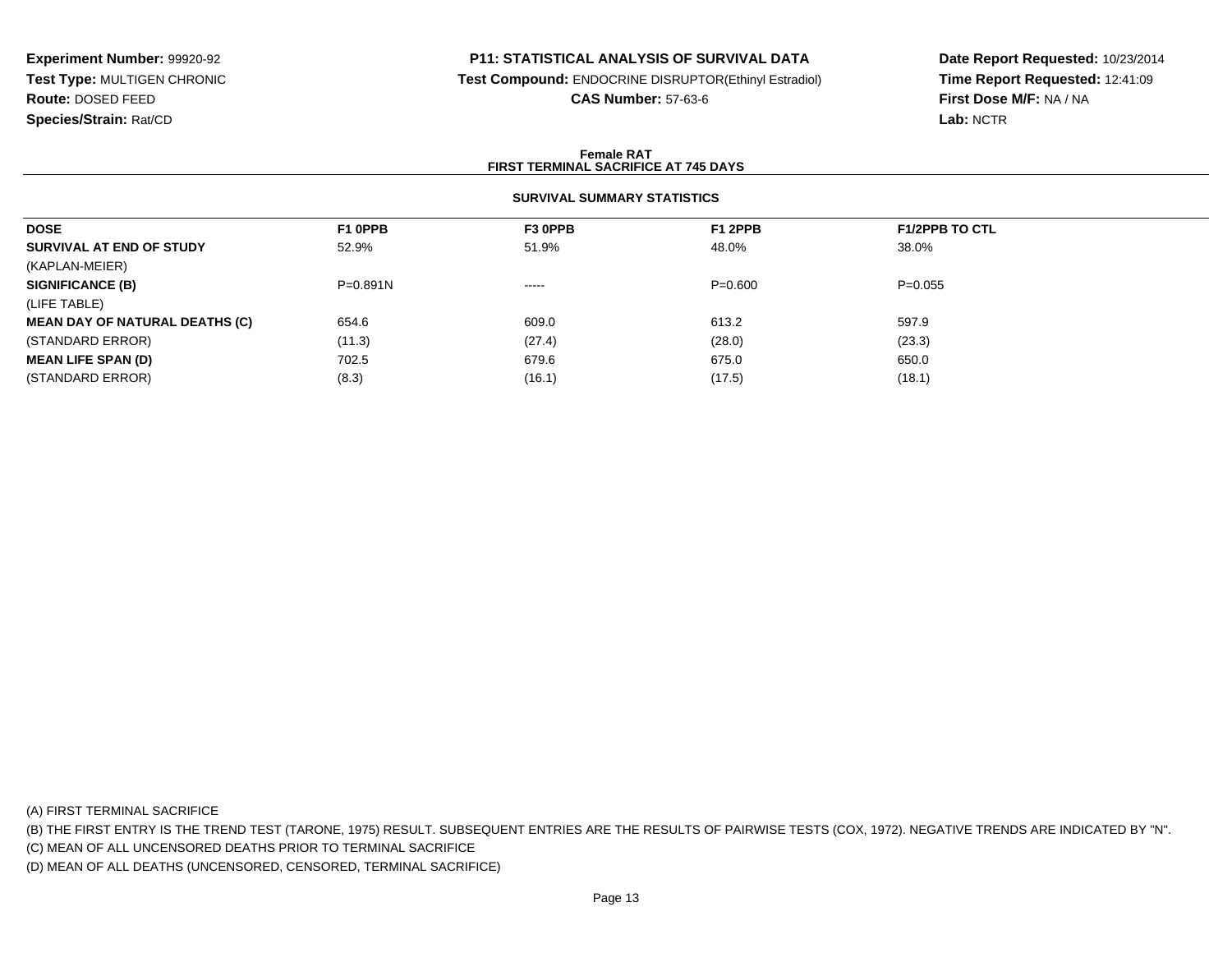#### **P11: STATISTICAL ANALYSIS OF SURVIVAL DATA**

**Test Compound:** ENDOCRINE DISRUPTOR(Ethinyl Estradiol)

**CAS Number:** 57-63-6

**Date Report Requested:** 10/23/2014**Time Report Requested:** 12:41:09**First Dose M/F:** NA / NA**Lab:** NCTR

#### **Female RATFIRST TERMINAL SACRIFICE AT 745 DAYS**

### **SURVIVAL SUMMARY STATISTICS**

| F <sub>3</sub> /2PPB TO CTL | <b>F1 10 PPB</b> | <b>F1/10PPB TO CTL</b> | <b>F3/10PPB TO CTL</b> |
|-----------------------------|------------------|------------------------|------------------------|
| 58.0%                       | 40.0%            | 48.0%                  | 44.0%                  |
|                             |                  |                        |                        |
| $P=0.779N$                  | $P=0.222$        | $P=0.528$              | $P = 0.508$            |
|                             |                  |                        |                        |
| 627.3                       | 634.9            | 620.7                  | 622.0                  |
| (19.3)                      | (18.8)           | (22.0)                 | (27.6)                 |
| 695.6                       | 677.6            | 677.7                  | 676.1                  |
| (11.5)                      | (13.8)           | (14.9)                 | (17.6)                 |
|                             |                  |                        |                        |

(A) FIRST TERMINAL SACRIFICE

(B) THE FIRST ENTRY IS THE TREND TEST (TARONE, 1975) RESULT. SUBSEQUENT ENTRIES ARE THE RESULTS OF PAIRWISE TESTS (COX, 1972). NEGATIVE TRENDS ARE INDICATED BY "N".

(C) MEAN OF ALL UNCENSORED DEATHS PRIOR TO TERMINAL SACRIFICE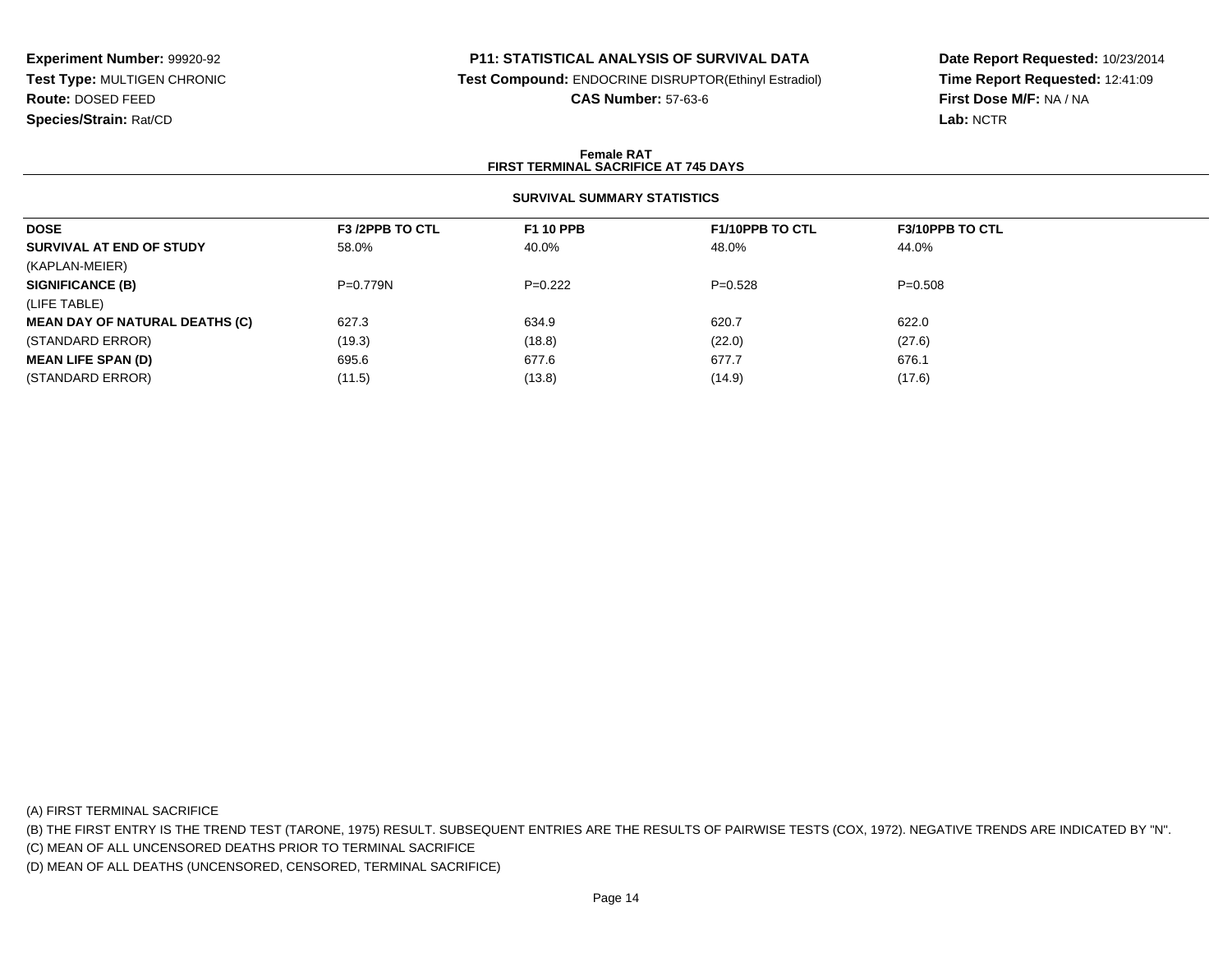### **P11: STATISTICAL ANALYSIS OF SURVIVAL DATA**

**Test Compound:** ENDOCRINE DISRUPTOR(Ethinyl Estradiol)

**CAS Number:** 57-63-6

**Date Report Requested:** 10/23/2014**Time Report Requested:** 12:41:09**First Dose M/F:** NA / NA**Lab:** NCTR

#### **Female RATFIRST TERMINAL SACRIFICE AT 745 DAYS**

## **SURVIVAL SUMMARY STATISTICS**

| <b>DOSE</b>                           | <b>F1 50 PPB</b> | <b>F1/50PPB TO CTL</b> | <b>F3/50PPB TO CTL</b> |
|---------------------------------------|------------------|------------------------|------------------------|
| SURVIVAL AT END OF STUDY              | 50.0%            | 46.0%                  | 52.0%                  |
| (KAPLAN-MEIER)                        |                  |                        |                        |
| <b>SIGNIFICANCE (B)</b>               | $P=0.909$        | $P = 0.550$            | $P=0.755$              |
| (LIFE TABLE)                          |                  |                        |                        |
| <b>MEAN DAY OF NATURAL DEATHS (C)</b> | 646.4            | 646.3                  | 584.9                  |
| (STANDARD ERROR)                      | (18.2)           | (16.0)                 | (26.2)                 |
| <b>MEAN LIFE SPAN (D)</b>             | 695.7            | 690.6                  | 666.6                  |
| (STANDARD ERROR)                      | (11.4)           | (11.2)                 | (17.2)                 |

(A) FIRST TERMINAL SACRIFICE

(B) THE FIRST ENTRY IS THE TREND TEST (TARONE, 1975) RESULT. SUBSEQUENT ENTRIES ARE THE RESULTS OF PAIRWISE TESTS (COX, 1972). NEGATIVE TRENDS ARE INDICATED BY "N".

(C) MEAN OF ALL UNCENSORED DEATHS PRIOR TO TERMINAL SACRIFICE